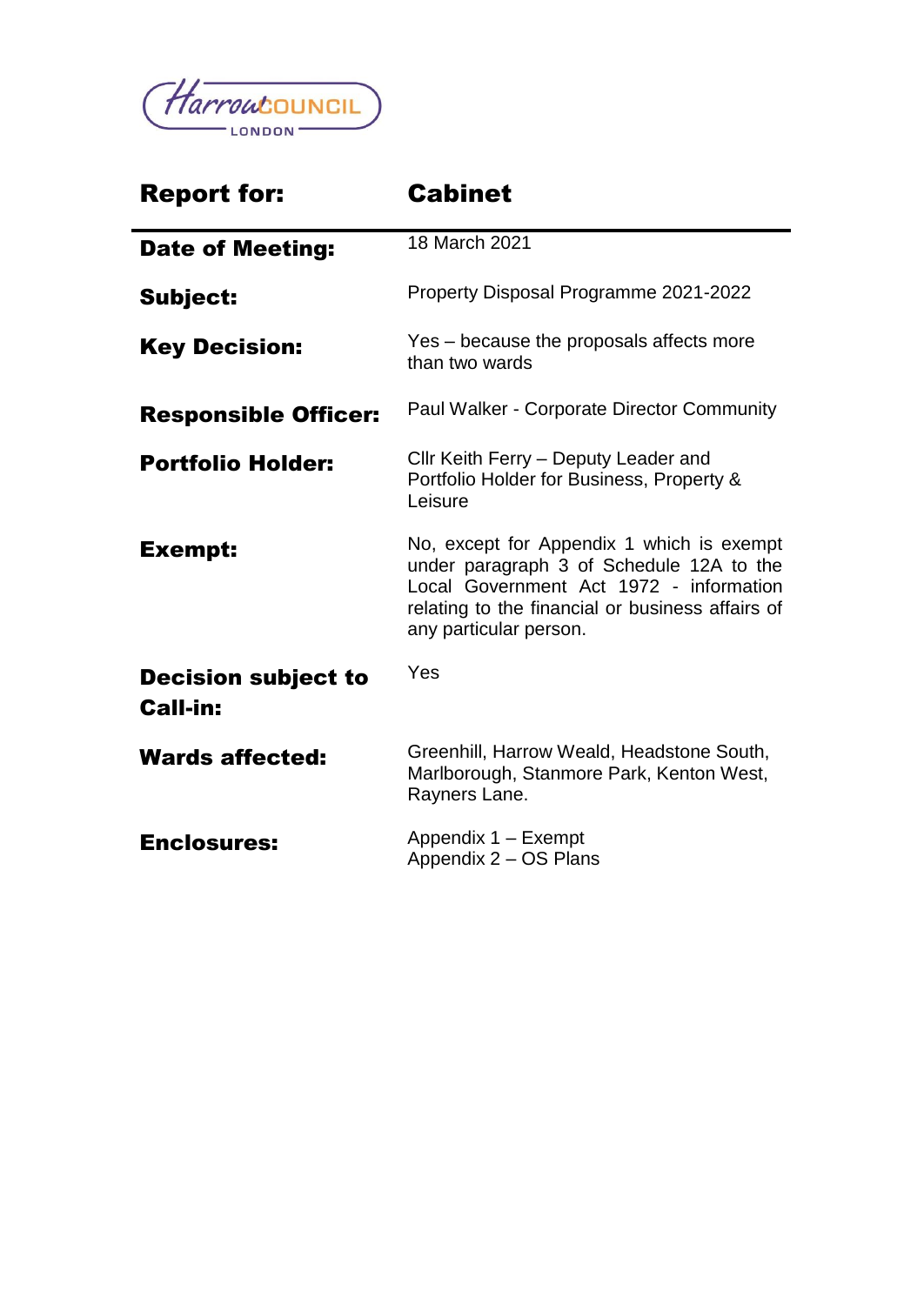# Section 1 – Summary and Recommendations

This report sets out proposals for the disposal of Council properties as detailed in the recommendations below.

### **Recommendations:**

That:

- 1) The properties detailed in this report under numbers 1 to 8 be declared surplus and their disposal be approved;
- 2) The financial implications and estimated sale prices as set out in confidential Appendix 1 be noted;
- 3) The Corporate Director of Community, following consultation with the Portfolio Holder (PH) for Business, Property and Leisure, be authorised to take all appropriate action to dispose of the Council's freehold interest, where appropriate in the properties detailed under numbers 1 - 8 for the best consideration reasonably obtainable and to consider the reviewed options for property number 9 in respect of bringing this forward for future development and to progress the preferred option.,
- 4) That Officers are tasked with with reviewing the options to bringing forward Belmont Community Centre and Kingshill Car Park,property number 9 for development, retaining the community centre.

### **Reason: (For recommendations)**

The eleven disposals recommended would release assets which are surplus to Council requirements and that either require significant expenditure to repair, renovate, or develop and have no value or have little value or beneficial use from retention per se.

# Section 2 – Report

### **Introductory paragraph**

This report sets out the proposed Corporate Disposals Programme 2021/22. It contains details of properties and sites that have been reviewed and are considered surplus to Council requirements.

Corporate Estate are charged with challenging the use of all Council owned property assets, whether freehold or leasehold, operational or commercial, with assets reviewed being reported to the Corporate Strategic Board (CSB).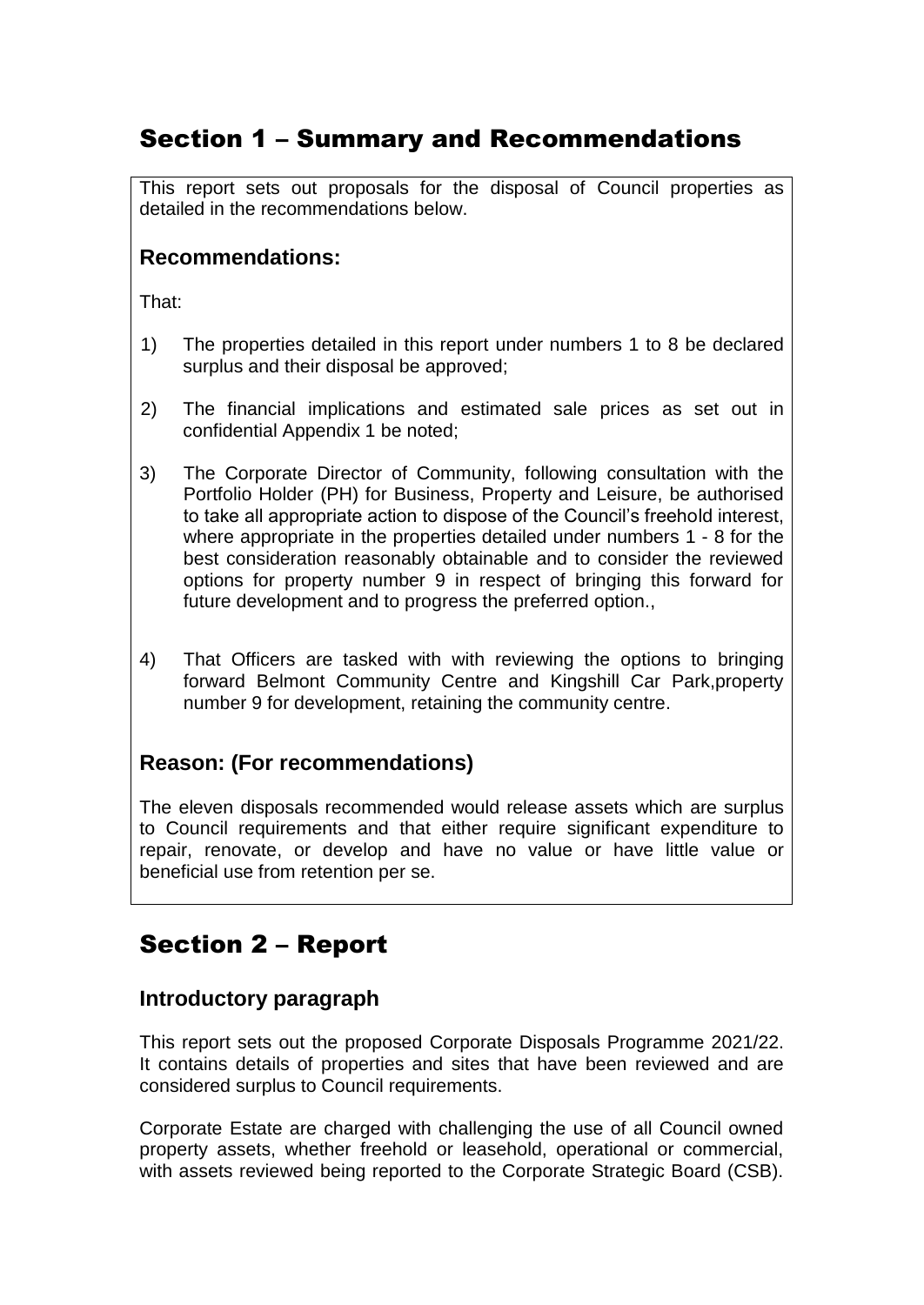The review process has identified property assets where the Council receives a minimal income from the property in its current use or where disposal will allow a property to be taken forward for development allowing the Council to benefit from this commercial potential. These disposals are balanced out by the property investments that the Council has made since 2016 and which are targeted towards delivering a yield of 7.5%. The Council is the freeholder of these property assets.

The potential poor economic climate due to Covid-19 coupled with the uncertainty from Brexit, may affect property market. There is a strong possibility that some of these properties may fail to sell for both these reasons and for reasons outside the Council's control. In order to enable proper preparations to be carried out for each disposal, the programme will be planned to aim to secure the best consideration possible.

### **Current situation**

These assets have been reviewed and are considered as surplus to the Council's requirements in line with the asset management strategy. In addition, the properties produce nil and/or minimal income at present and a successful disposal is likely to generate a capital receipt as key source of funding for the Council.

## **Methods of disposal**

Disposals are generally achieved by one of the three ways, which will be dependent on the individual property:

- i). In-house through Corporate Estate. This is suitable for sales to existing tenants, or marketing by a formal or informal tender process.
- ii). Consultants may be used where particular experience in the market is sought and/or the Council wish to sell to a particular purchaser, for example, a developer who can deliver a preferred scheme, following competitive market testing.
- ii). Auctioneers firms are sometimes used where no particular purchaser is required, where speed and/or certainty of sell is necessary or in the case of a specialist or unusual property for which demand is difficult to gauge.

All external firms being instructed in respect of disposals will be subject to compliance with procurement requirements for best value.

### **Options considered**

The properties and sites are:-

#### **1). 42-44 Canning Road, Wealdstone, HA3 7SP**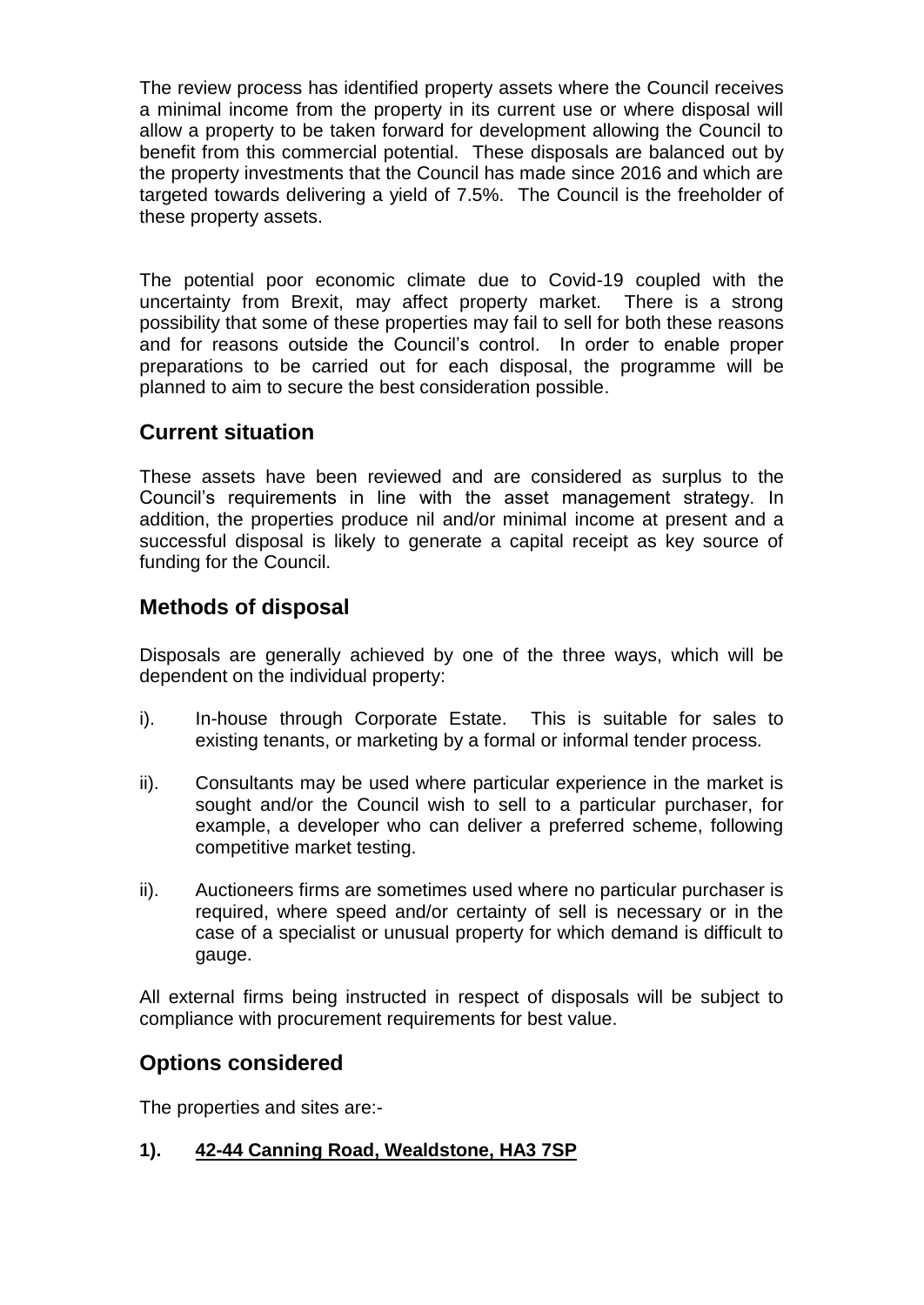A pair of two storey semi-detached houses built approximately 1900 at the corner of Canning Road and George Gange Way. Number 42 has a twostorey rear extension while number 44 has a single storey rear extension. The properties are of brick construction with pebble dashed, rendered walls, a tie bar and pitched roof with slate roof tiles.

The site area is – 498.61m² (Ground Floor – 95m² - estimated using GIS First Floor – 87m² - estimated using GIS)

The Council is the freeholder, subject to a lease of 29 years from 3 July 2003 at a peppercorn rent to Chiltern Hundreds Housing Association, expiry date is 2 July 2032.

#### **Options Considered**

#### **Option 1- Retain the Property**

The Council can retain the freehold investment and continue existing arrangements with Chiltern Hundreds Housing Association however the Council will receive no rent until 2032 due to the terms of the lease.

#### **Option 2** - **Sell the Property**

By selling the properties the Council will receive a capital receipt now. It is believed that there would be a strong interest from specific areas of the investment market which would give rise to a capital receipt for the Council and the sale of the freehold interest would not materially affect the occupational tenants nor preclude the possibility of future Council nomination rights through the term of Chiltern Hundreds Housing Association's ground lease. It is possible that the Chiltern Hundreds Housing Association could be a bidding party.

#### **Recommendation**

Option 2 is recommended as it will deliver a capital receipt.

#### **2). 47 - 51, Masons Avenue Harrow, HA3 5AN**

Three terraced houses built approximately in 1900. End of row post-war terraced houses with No 47 at the end of the row to the left with vacant land to the side. The 3 terrace houses are of solid brick construction with slate roofs (Nos. 47 and 51) - No.49 has a new tiled roof. Each house comprises 2 reception rooms and kitchen on the ground floor and 3 bedrooms and combined bathroom/wc on the first floor.

The properties have a site area of 0.014 acre/0.056 hectare

The properties are held freehold and subject to a contracted out lease to Chiltern Hundreds Housing Association for a period of 29 years from 3<sup>rd</sup> July 2003 until 07/2032 at peppercorn.

#### **Options Considered**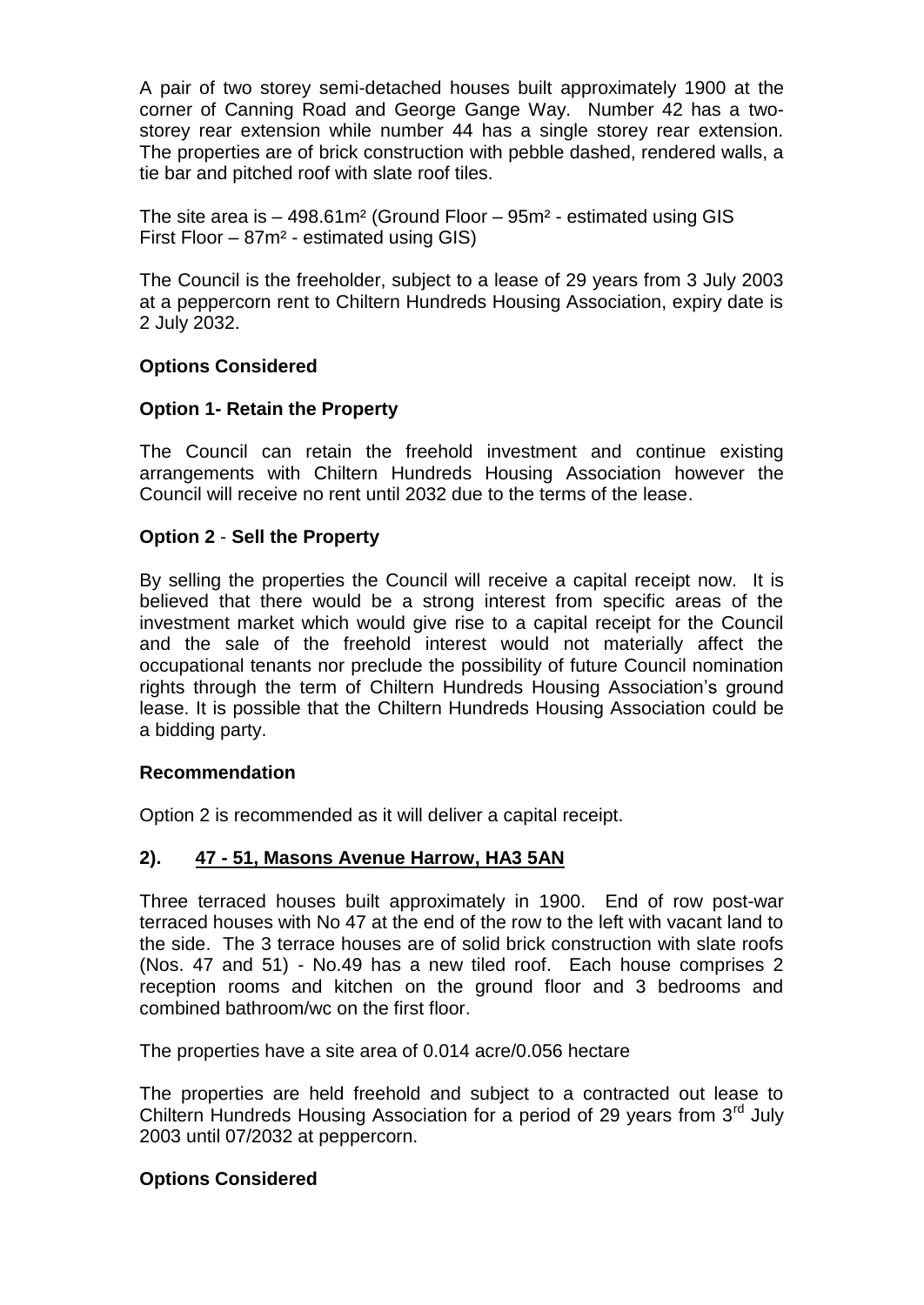#### **Option 1- Retain the Property**

The Council can retain the freehold investment and continue existing arrangements with Chiltern Hundreds Housing Association however the Council will receive no rent until 2032 due to the terms of the lease.

#### **Option 2** - **Sell the Property**

By selling the properties the Council will receive a capital receipt now. It is believed that there would be a strong interest from specific areas of the investment market which would give rise to a capital receipt for the Council and the sale of the freehold interest would not materially affect the occupational tenants nor preclude the possibility of future Council nomination rights through the term of Chiltern Hundreds Housing Association's ground lease.

#### **Recommendation**

Option 2 is recommended as it will deliver a capital receipt.

#### **3). 48 Headstone Road HA1 1PE**

End of row terraced 2 storey brick/tile property with open space.

The property is held freehold subject to a fixed term lease on peppercorn rent with Chiltern Hundreds Housing Association until July 2032. The property is known to have suffered from subsidence.

Site area 65.27sq m.

The adjacent strip of land is currently amenity land and would be retained by the Council. There may be the potential to develop this area in years to come.

#### **Options Considered**

#### **Option 1- Retain the Property**

The Council can retain the freehold investment and continue existing arrangements with Chiltern Hundreds Housing Association however the Council will receive no rent until 2032 due to the terms of the lease.

#### **Option 2** - **Sell the Property**

By selling the property the Council will receive a capital receipt now. It is believed that there would be a strong interest from specific areas of the investment market which would give rise to a capital receipt for the Council and the sale of the freehold interest would not materially affect the occupational tenants nor preclude the possibility of future Council nomination rights through the term of Chiltern Hundreds Housing Association's ground lease. The freehold of the property would be sold subject to and with the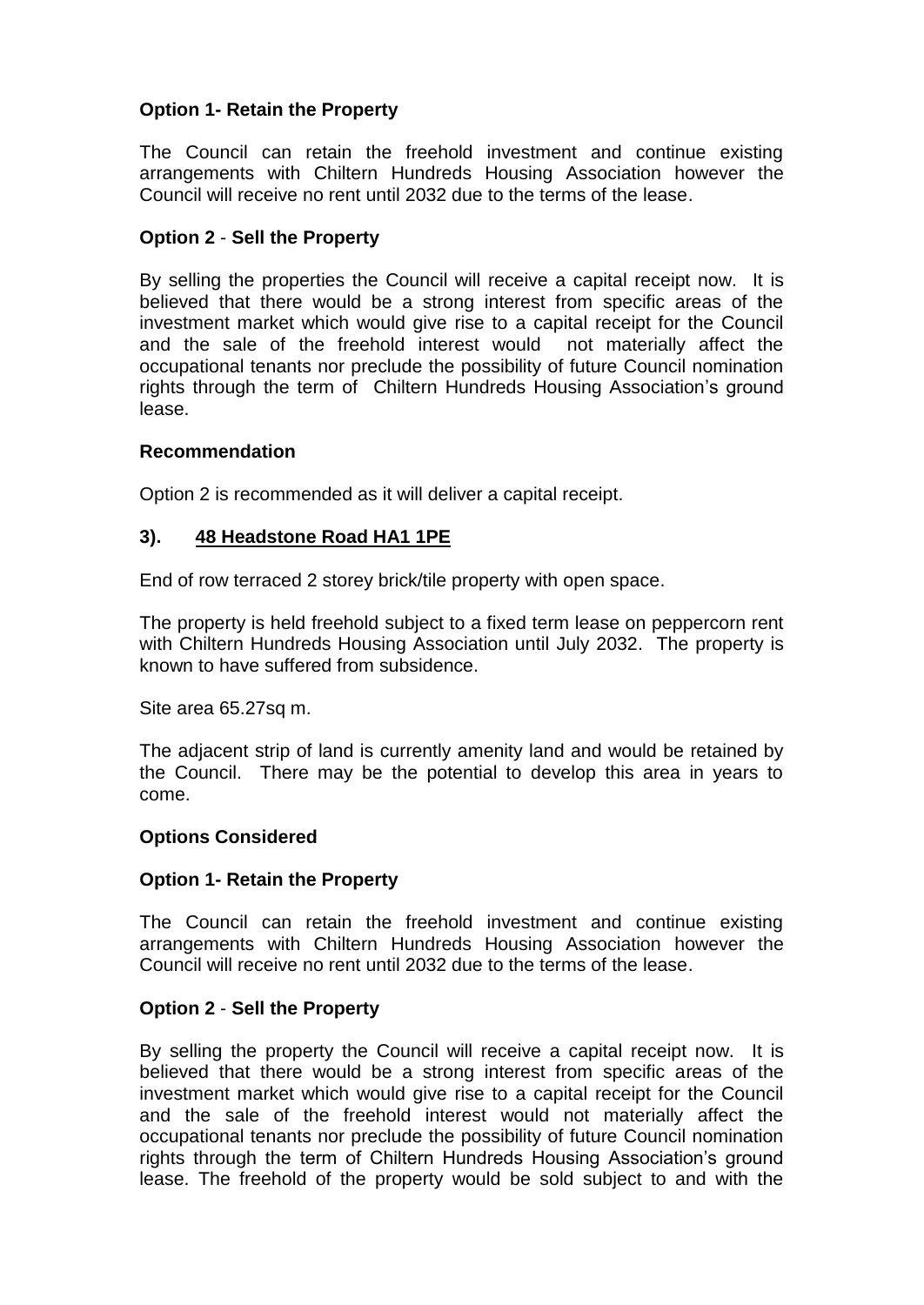benefit of the lease. It is possible that the Chiltern Hundreds Housing Association could be a bidding party.

#### **Recommendation**

Option 2 is recommended as it will deliver a capital receipt.

#### **4). Flats 1 - 6, Sapphire Court, 427 Pinner Road, North Harrow, HA1 4HN**

Three-storey block, with 6 flats on ground, first and second floors. Brick elevation, mansard roof incorporating the second floor. Located adjacent to the community run North Harrow Library and business centre with 6 rear car parking spaces. Set primarily within a residential area with nearby commercial and retail businesses.

The site area is approximately  $375m^2$  (0.093 acres).

Freehold subject to six 125 year leases, one for each flat from 14<sup>th</sup> June 1987 at £75pa each for the first 25 years, £150pa for the next 25 years, £300pa for the next 25 years, £600pa for the fourth 25 years and £1,200pa for the residue. The current income received is £900pa.

#### **Options Considered**

#### **Option 1- Retain the Property**

The Council can retain the freehold investment and continue existing arrangements with, 6 fixed term residential leases until June 2112 at current ground rent of £900pa rising to £7,200pa in 2087.

#### **Option 2** - **Sell the Property**

This property is surplus to Council requirements and the freehold interest will be attractive to the investment market raising a capital receipt for the Council. The sale of the freehold interest would not materially affect the residential leases.

The Council will need to follow the procedures set out in Section 5B of the Landlord and Tenant Act 1987, which relates specifically to the disposal of freehold ground rents at auction. Essentially, Section 5B dictates that freehold sellers must offer the Right of First Refusal to qualifying tenants before placing the freehold in an auction. The notice must be served four to six months before the date of the auction.

#### **Recommendation**

Option 2 is recommended as it will deliver a capital receipt.

#### **5). North Lodge, Grimsdyke (Old Redding, Harrow Weald, HA3 6SF)**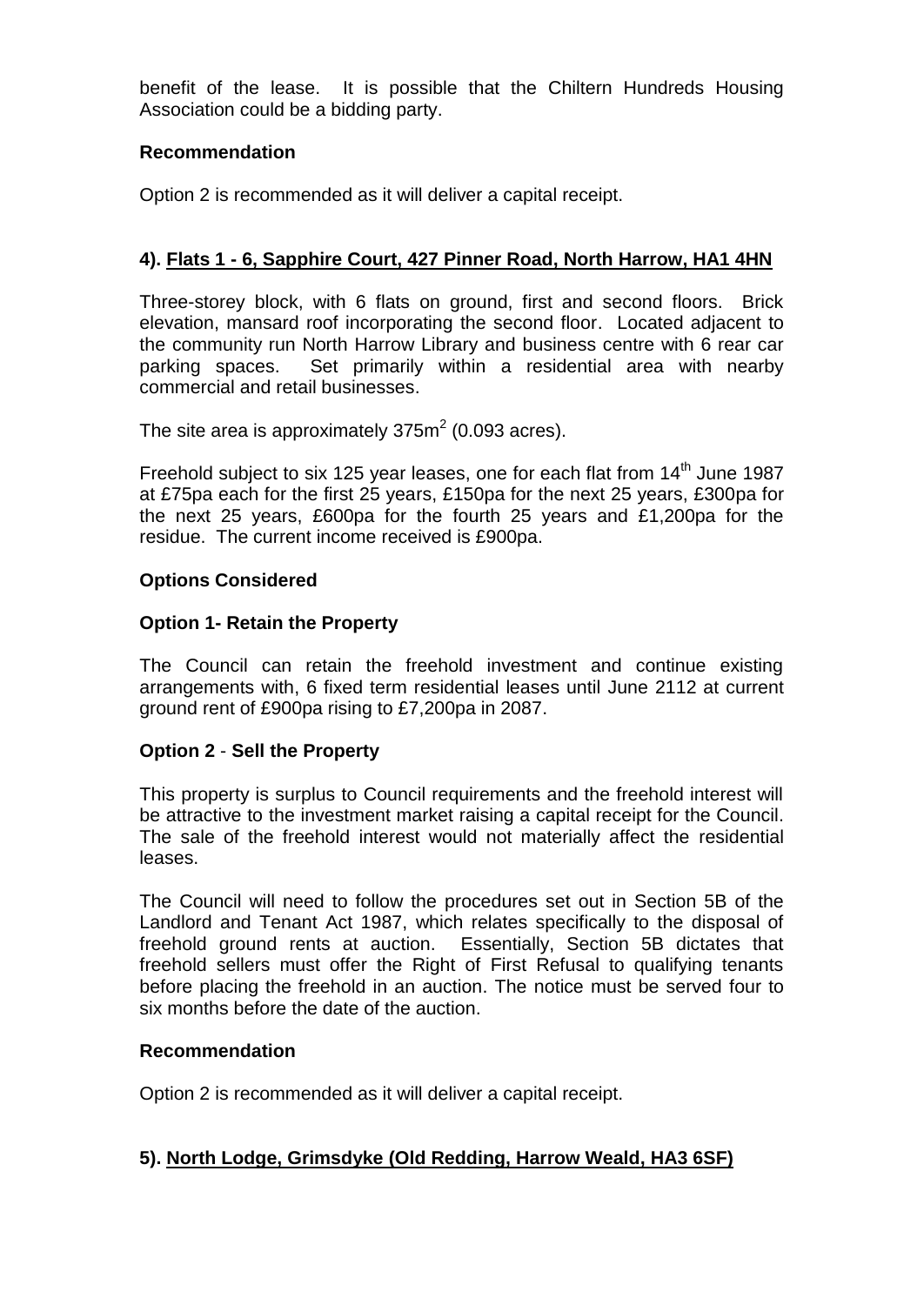This is a Grade II listed cottage set in the open space close to Grimsdyke Mansion Hotel. The property is located in a largely wooded area adjacent to open space comprising parts of Harrow Weald Common and Grimsdyke Open Space. Access is via the roadway from Old Redding which leads primarily to Grimsdyke Hotel but bears off east towards a cluster of residential properties.

North Lodge is an ornate two storey, detached, double fronted dwelling house. The property is vacant. It's a cottage style property built 1874 with brick construction with rough cast and timber mock Tudor first floor front façade. The first floor rooms are partially in the roof space and have sloping ceilings. The roof is tiled with dormer windows. There is no gas supply. The property has very small rooms but a superb location. The property is in a poor condition and in need of refurbishment and conservation.

#### **Option 1- Retain the Property**

This property is currently vacant and is completely unmodernised. It will require considerably capital investment to bring it up to a modern habitable standard, such investment is not deemed to be a good use of Council resources as it will not result in a significant property income to support the capital borrowing..

#### **Option 2** - **Sell the Property**

This is a unique property which will be attractive to the market and a disposal would enable a capital receipt to be generated.

#### **Recommendation**

Option 2 is recommended as it will deliver a significant capital receipt.

#### **6). Building r/o Stanmore Hill (11 Stanmore Hill, Stanmore, HA7 3DP)**

Annex/extension/storage built behind and adjoining main building (No 11) with an entrance to a 1st floor flat. Surrounding area - car park and site entrances to offices, commercial and retail shops with nearby residential properties. It is believed that if forms part of an area of land acquired for the service road.

Site Area  $19m^2$  (206 sq. ft.) approx.

Freehold subject to a licence agreement at £1,000pa with a mutual rolling break clause.

#### **Options Considered**

#### **Option 1- Retain the Property**

The Council can retain the freehold investment and continue existing arrangements with a licence agreement.

#### **Option 2** - **Sell the Property**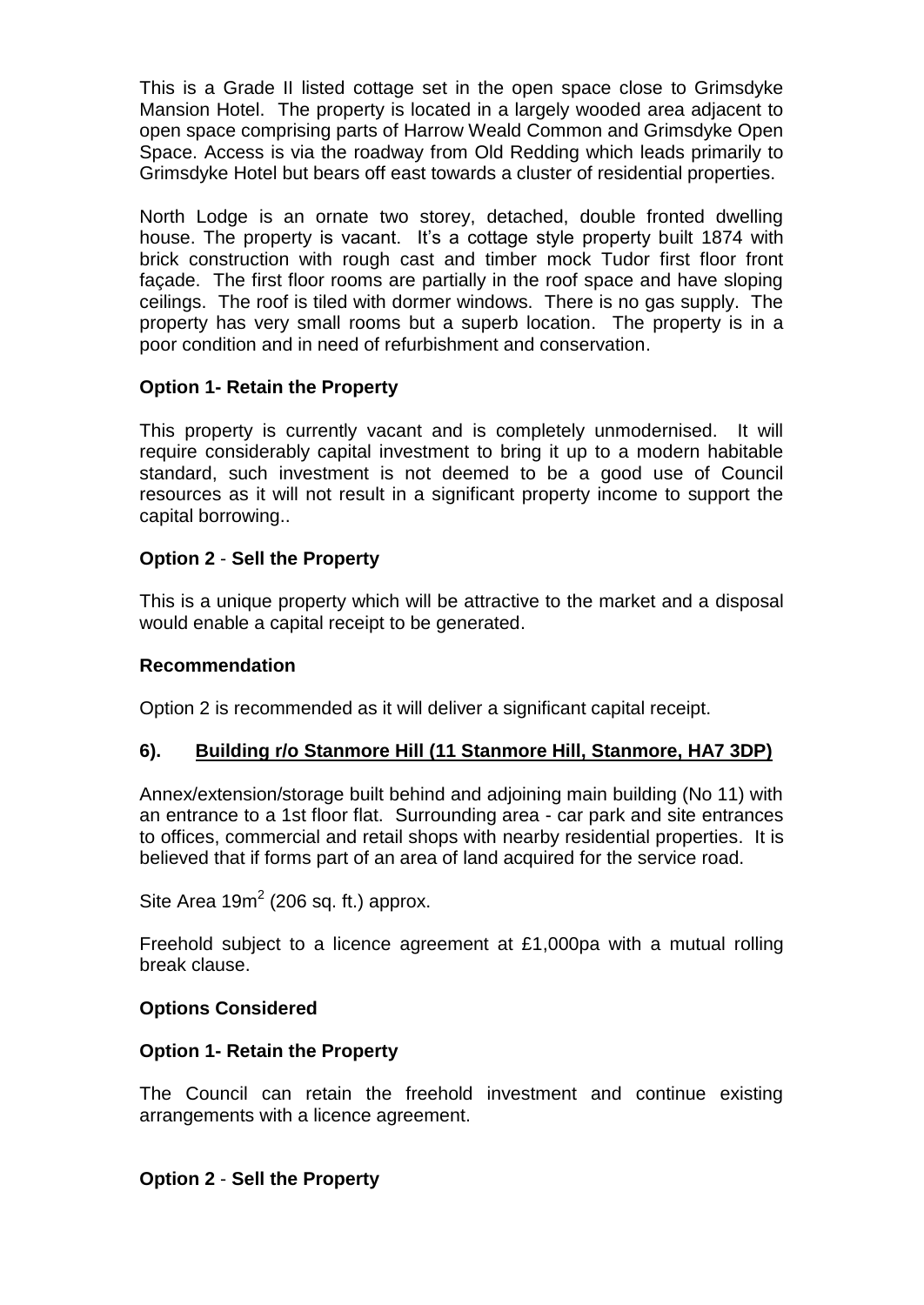This property is surplus to Council requirements and its sale will deliver a capital receipt for the Council.

#### **Recommendation**

Option 2 is recommended as it will deliver a capital receipt.

#### **7). 274 Rayners Lane (Former public convenience adjoining 295, Rayners Lane, South Harrow, HA2 9TS)**

Former public convenience at Rayners Lane, comprising of a two-story brick construction, under a pitched tiled roof. The property has eaves sloping down to a standard height to the rear of the ground floor. The public toilet has been decommissioned from public use and planning permission has been granted to convert it into offices to add to the attractiveness of the property.

Site area approx.0.06ha (0.148 acres).

#### **Options Considered**

#### **Option 1- Retain the Property and let**

This building is surplus to the Council's operational requirements and has planning permission for conversion into offices. The Council has the option in using Capital to complete the refurbishment and letting the offices to generate an income.

#### **Option 2** - **Sell the Property**

The sale of this surplus property provides an opportunity to generate a capital receipt and enable redevelopment of a disused property to take place by a third party.

#### **Recommendation**

Option 2 is recommended as it will deliver a capital receipt and is not subject to the risk inherent should the Council undertake the development.

#### **8). Land Rear of Church Road, Stanmore, Harrow (Land Rear of 23/33 Church Road, Stanmore, HA7 4AR)**

This is a piece of open land that is used as a service road and for parking. The Council granted a licence in perpetuity of the land to the owners of Compton House, 29-33 Church Road, Stanmore in 2001 at no rent. However the Council retained ongoing responsibility for repair and maintenance of the surfaced car parking and the part of the service road demised by the licence.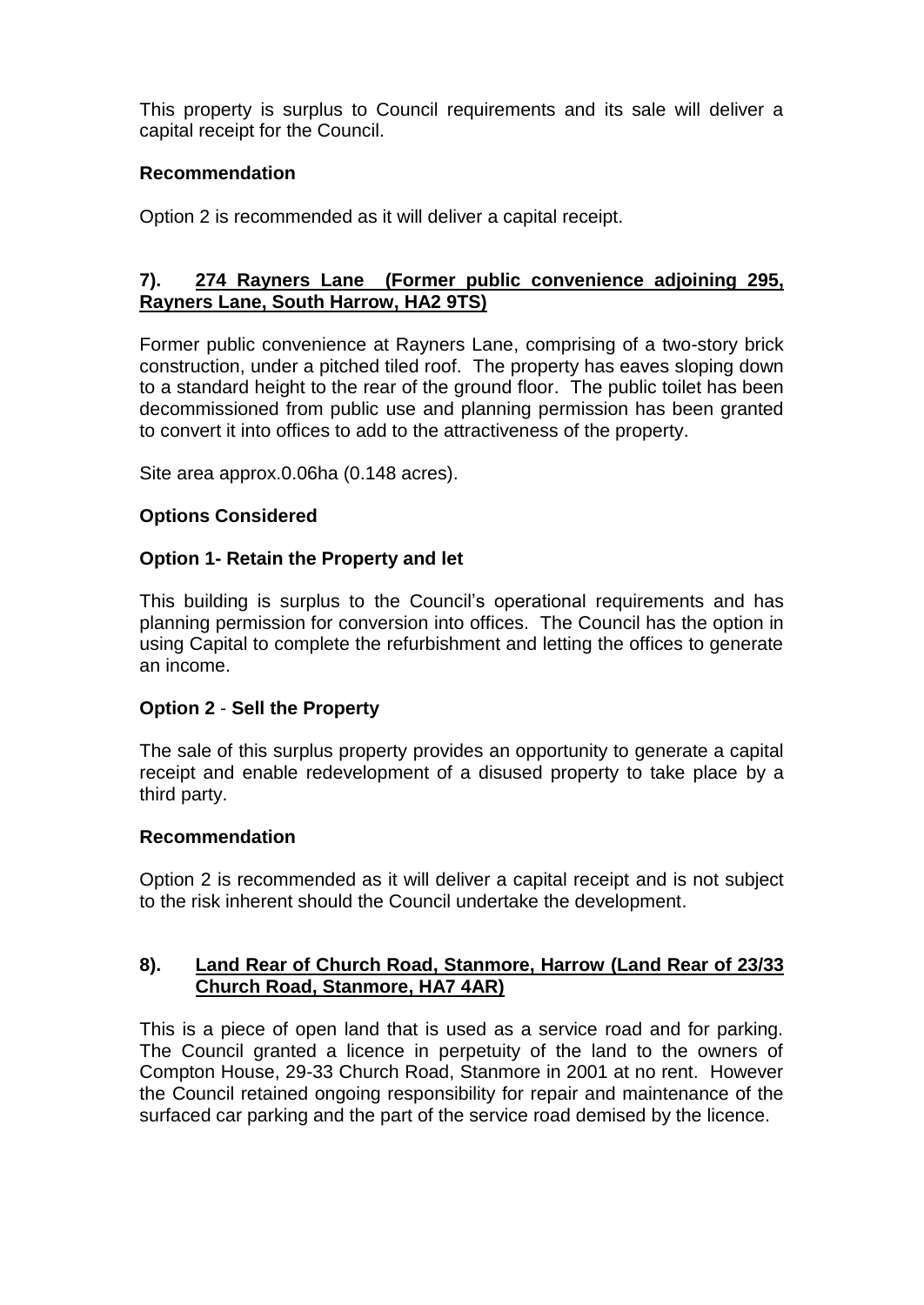The Licence restricts the use of the land to car parking for the occupiers and visitors of Compton House. The Council can only terminate the Licence if the Council re-provides the car parking close by and on similar terms.

There is no potential to generate revenue from the site while the repairing liability will remain an increasingly onerous liability.

The existing licensee has expressed an interest in purchasing the freehold interest.

Highways confirm that they have no intention of adopting the service road and do not have any objection to the sale of the land, part of which forms part of the service road.

Site area approximately 0.0637 ha (0.157acres) approx.

#### **Options considered**

#### **Option 1** – **Retain the Property**

There is no potential to generate revenue from the site whilst the repairing liability will remain an increasingly onerous liability.

#### **Option 2 – Sell the Property**

Dispose of the land at best consideration on appropriate contractual terms, including an overage provision if considered suitable.

#### **Recommendation**

Option 2 is recommended to curtail any future potential repairing liability. The sale will result in a capital receipt with the possibility of a further capital receipt in the event of future development.

#### **9). Kingshill Drive Car Park & Belmont Assembly Hall, (Kingshill Drive, Harrow, HA3 8QT)**

On the north corner of Kenton Lane and Kingshill Drive is Belmont Assembly Hall which is a concrete panel, single storey building with a pitched asbestos roof that was constructed in the 1940s. The premises are leased to the Belmont Community Association and used as a Community Hall with a children's day nursery.

To the rear of the building is a surface level, pay and display car park comprising 25 spaces (including one disabled space). There is parking for approximately 25 cars behind Belmont Community Centre with access from Kingshill Drive.

In conjunction with the Belmont Community Centre the land could be redeveloped to provide a three-storey building of primarily residential use, with community hall and nursery school retaining the ground floor – potential for up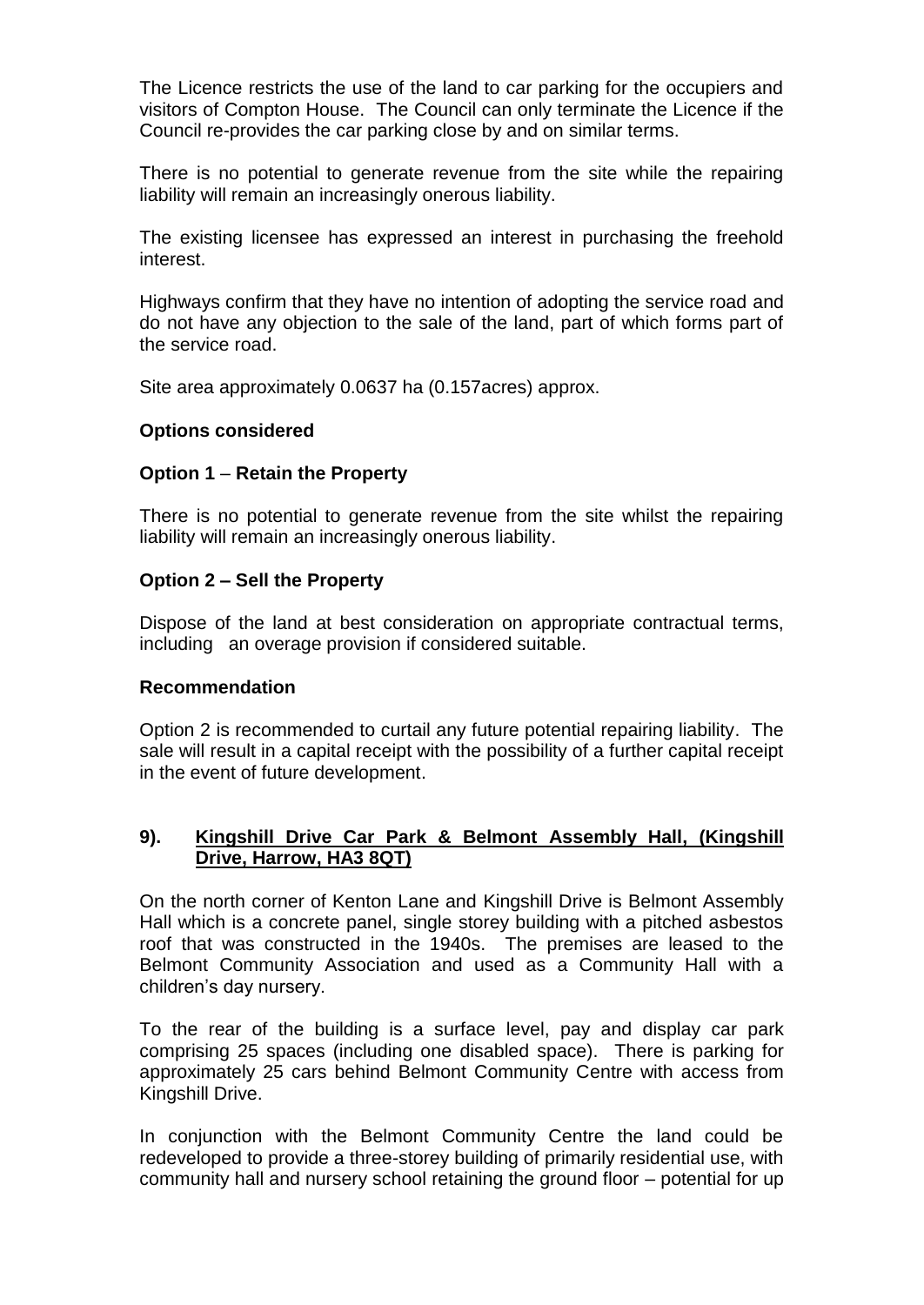to 20 x 2 bed flats. Planning policy will require the community centre to remain in any new development.

To note, the Belmont Community Centre is used as a polling centre during elections.

Site approx. 0.061ha (0.152 acres).

Freehold – subject to lease to Belmont Community Association. The association are currently holding over on their lease and pay a rental of £13,469 pa plus a fee from the nursery for using the land adjacent of £3,000 pa

#### **Options considered**

#### **Option 1** – **Retain the both Properties as is**

The Council would then continue to receive and income from the car park and the rent for Belmont Community Hall. However, the car park is not well used and does not generate significant income and the Assembly Hall while generating a reasonable rent has little scope for increase due to the age and construction of the building. Furthermore, the building is old and would benefit from reprovisioning.

#### **Option 2 – Dispose of one or other of the Properties**

Either property on its own, while capable of development is not of sufficient size to deliver a worthwhile scheme and so sale of one or other of the sites will deliver a proportionately smaller capital receipt to its potential as a combined site.

#### **Option 3 – The Council to task officers to bring forward options for redevelopment, to include the retention of the community centre, for review by the Corporate Director Community in consultation with the Portfolio Holder.**

This option will allow the identification of the best way to secure the redevelopment of the site and the reprovision of the community centre.

#### **Recommendation**

Option 3 is recommended as it will bring forward a site which is suitable for redevelopment while ensuring that the community centre remains in a more modern facility.

#### **Why a change is needed**

The proposed disposals meet the asset management strategy. Effective management of the disposals is essential in order to generate the resources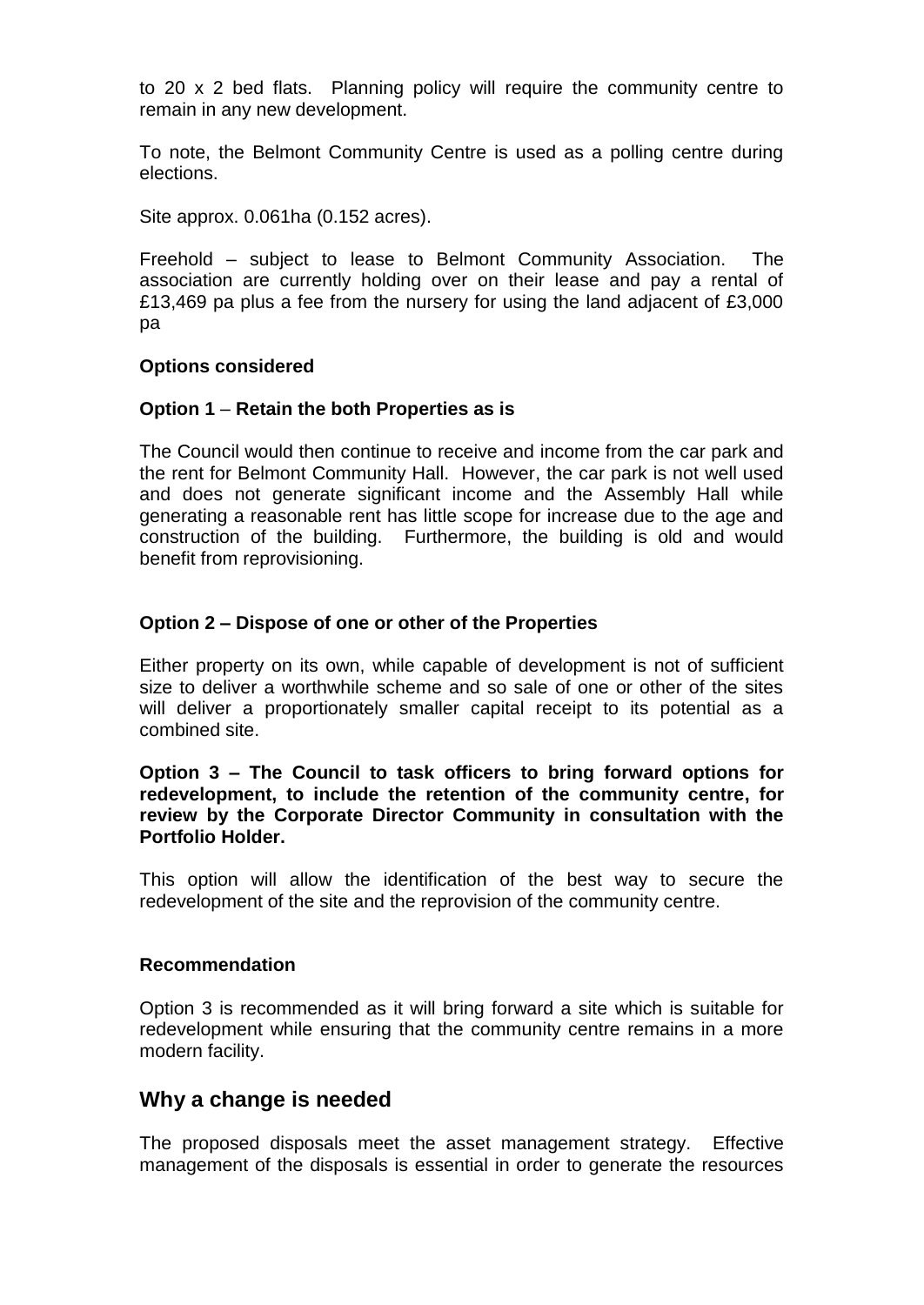required. Some of the properties, if retained, will require on-going running costs including building insurance, standing charges for utilities, security costs, repair and maintenance by the Council, and therefore the disposal can reduce the revenue burden.

### **Implications of the Recommendation**

#### **Considerations**

- 1) The proposal supports the Council's priorities and is in line with aspiration of the Council.
- 2) Disposal will contribute towards delivery of capital targets over the financial year.
- 3) The proposal will result in a capital receipt and will remove the Council's expenditure and liabilities in future years.
- 4) Capital receipt will assist the Council to safeguard frontline services to residents, particularly following Convid-19 pandemic.

#### **Ward Councillors' comments**

This report concerns matters which effect the whole borough as it deals with revenue/capital generation, so ward councillor comments are not considered to be appropriate.

#### **Performance Issues**

The disposals are unlikely to have a significant impact on service delivery and performance.

#### **Risk Management Implications**

Risk included on the Corporate or Directorate risk register? No but will be monitored via the Directorate's monthly revenue monitoring processes.

Separate risk register in place? No

The relevant risks contained in the register are attached/summarised below. **No**

The following key risks should be taken into account when agreeing the recommendations in this report: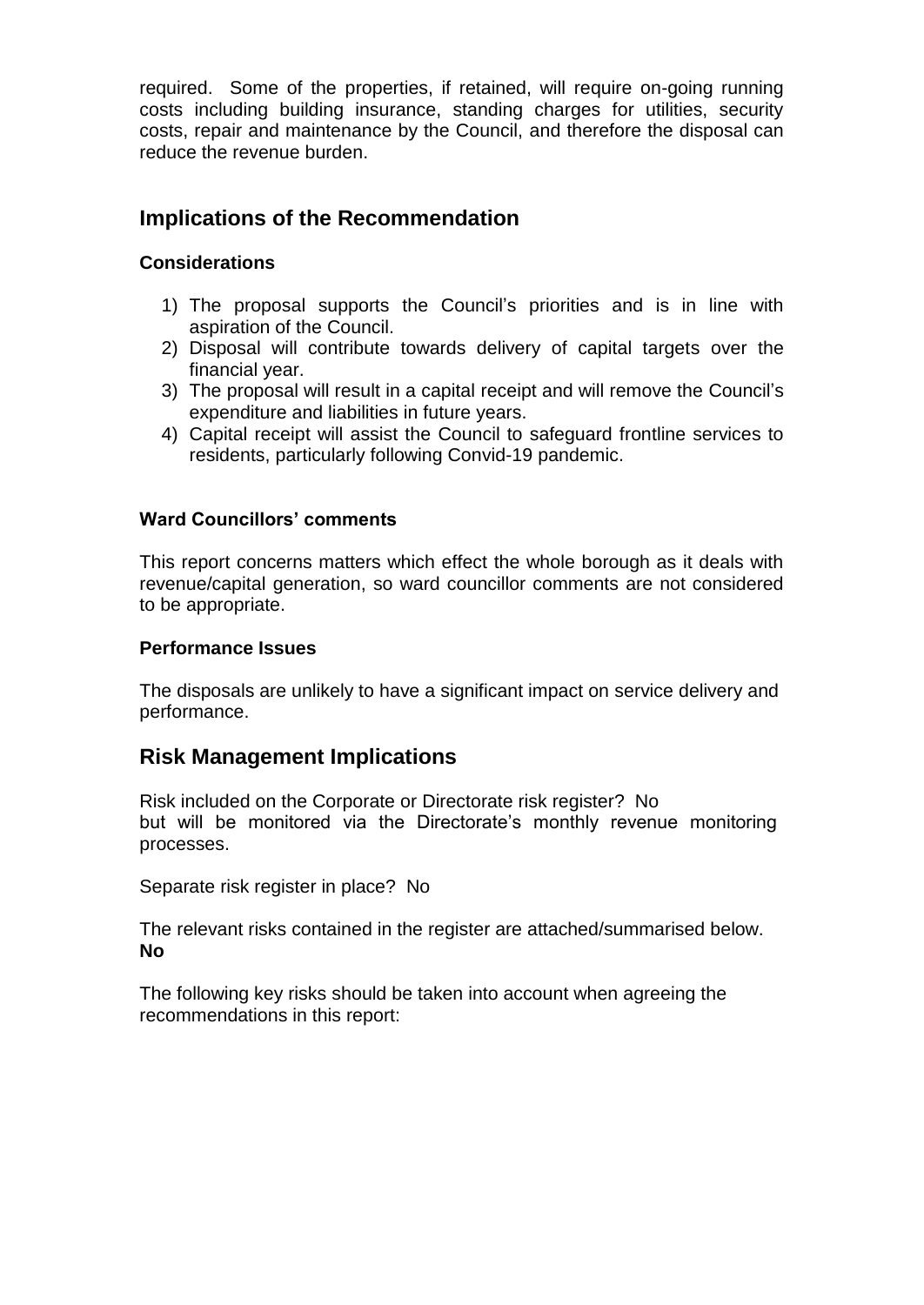|    | <b>Risk Description</b>                                                                                                                                                                                                                   | <b>Mitigations</b>                                                                                                                                                                                                                                                                | <b>RAG Status</b> |
|----|-------------------------------------------------------------------------------------------------------------------------------------------------------------------------------------------------------------------------------------------|-----------------------------------------------------------------------------------------------------------------------------------------------------------------------------------------------------------------------------------------------------------------------------------|-------------------|
|    | 1. There will be a financial<br>risk to the Council if the<br>disposals are not<br>completed to meet the<br>MTFS requirement of<br>£2m.                                                                                                   | • Select the best disposal<br>method to ensure the<br>disposal is completed<br>within the financial year.<br>• Monitor the market to<br>select the optimum time<br>period for marketing the<br>properties.                                                                        |                   |
| 2. | There will be a financial<br>risk to the Council if the<br>disposals can not<br>completed within the<br>proposed fiscal<br>timescales or fail to sell.                                                                                    | • Select the best disposal<br>method to ensure the<br>disposal is completed<br>within the financial year.<br>• Monitor the market to<br>select the optimum time<br>period for marketing the<br>properties.                                                                        | Green             |
|    | 3. The anticipated capital<br>receipts may not be<br>achievable if there is an<br>economic downturn due<br>to further lockdown<br>measures due Covid-19<br>Pandemic.                                                                      | • Select the best disposal<br>method to ensure the<br>disposal is completed<br>within the financial year.<br>• Monitor the market to<br>select the optimum time<br>period for marketing the<br>properties.<br>• Contact interested parties<br>to see if sales can be<br>arranged. | Green             |
|    | 4. Retaining North Lodge<br>would expose the<br>Council to further repair<br>costs due to its<br>dilapidated condition.                                                                                                                   | <b>Ensure disposal as</b><br>quickly as possible.                                                                                                                                                                                                                                 | Green             |
|    | 5. Retaining the freehold<br>interest for the car park<br>rear of 23/33 Church<br>Road, Stanmore, would<br>expose the Council to<br>further repairing liability<br>in the future and there is<br>no opportunity to<br>generate an income. | ■ Ensure disposal as<br>quickly as possible.                                                                                                                                                                                                                                      | Green             |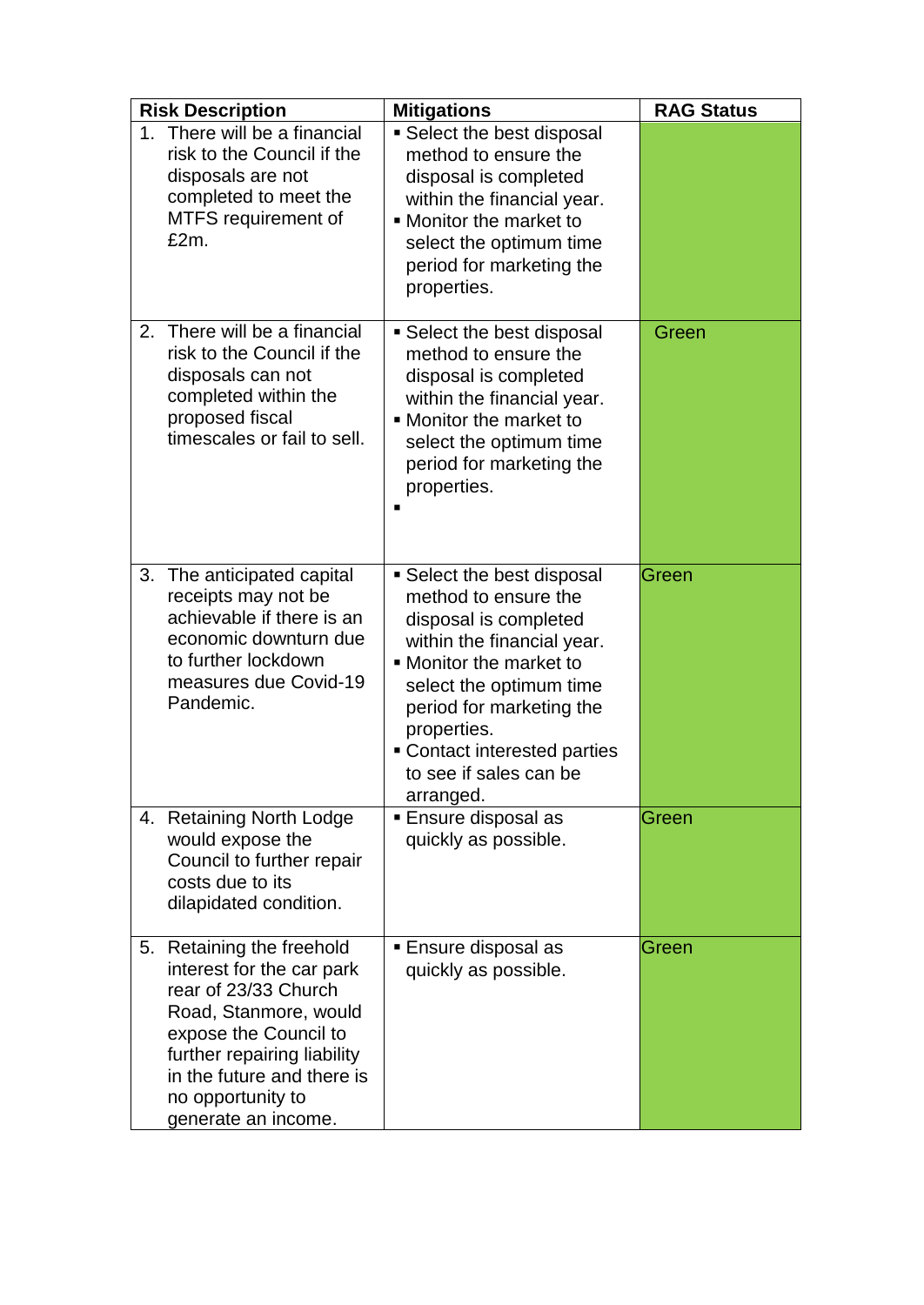### **Procurement Implications**

Any purchase or sale of a property, interest in land, transaction in land and or lease transaction is out of scope of the Contract Procedure Rules remembering that at all times that we must seek to obtain the best possible consideration and/or value from the sale or acquisition.

To that end there are no procurement implications in this report.

# **Legal Implications**

Section 123(1) of the Local Government Act 1972, provides the Council with the power to dispose of land and property, provided such disposition is made for the best consideration reasonably obtainable. The Secretary of State's consent to make a disposal is not required where the Council obtains such consideration.

# **Financial Implications**

In the Spending Review 2015, it was announced that to support local authorities to deliver more efficient and sustainable services, the government will allow local authorities to spend up to 100% of their fixed asset receipts on the revenue costs of reform projects. This capital flexibilities tool remains in place until the end of the financial year 2021/22. In addition, the government announced a 3-year extension from 2022/23 onwards of the existing flexibility for local authorities to use capital receipts to fund transformation projects that produce long term savings or reduce the costs of service delivery. Qualifying expenditure is that which is incurred on any project that is designed to generate on going revenue savings in the delivery of public services and / or to transform service delivery to reduce costs and / or transform service delivery in a way to reduce cost or demand for future years.

This report recommends a number of assets for disposal which will generate a capital receipt as detailed in Appendix 1 which can be applied under capital flexibilities. The 2021/22 Budget includes a sum of £2m to be applied under capital flexibilities and the first call on the capital receipts generated through this report will be required to support the budget.

There is a revenue income of £24k being generated from rent or Pay and Display parking from these assets. The loss of income will be managed within the Council's overall budget.

# **Equalities implications / Public Sector Equality Duty**

There a no equalities implications from the recommendations in this report.

# **Council Priorities**

The Council's priorities are set out below

#### **1. Improving the environment and addressing climate change**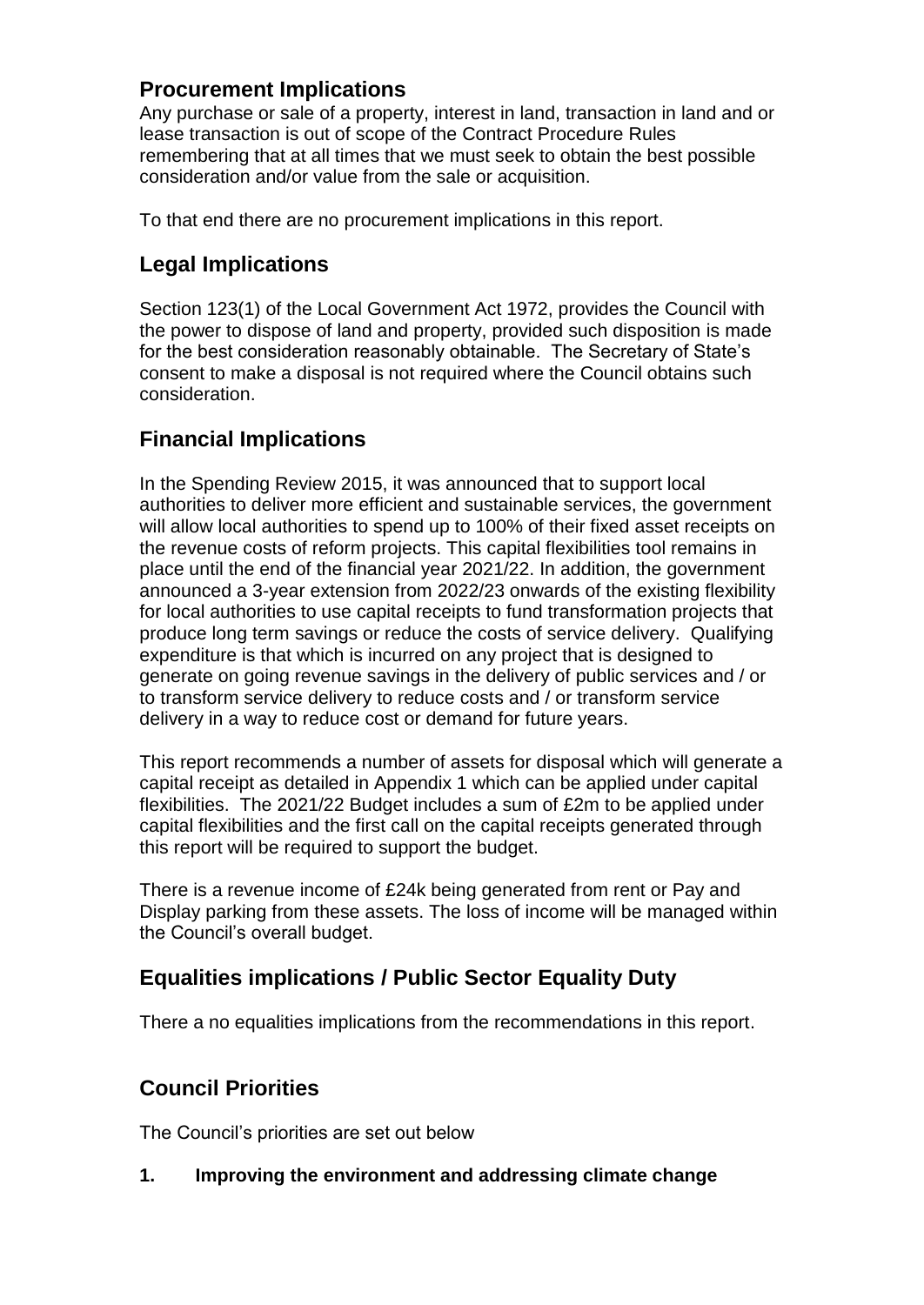- **2. Tackling poverty and inequality**
- **3. Building homes and infrastructure**
- **4. Addressing health and social care inequality**
- **5. Thriving economy**

The decisions in this report will lead towards better housing by releasing property assets either capable of conversion to housing or in need of refurbishment and/or sites which have potential for redevelopment which can be better sourced by the private sector. Furthermore, releasing surplus property assets not appropriate for adaption for Council use to the private sector for a capital receipt offers opportunities to the local property market whilst reducing significant back log maintenance.

# Section 3 - Statutory Officer Clearance

### **Statutory Officer: Jessie Mann**

Signed on behalf of the Chief Financial Officer

**Date:** 2 March 2021

## **Statutory Officer: Matthew Dineen**

Signed on behalf of the Monitoring Officer

**Date:** 2 March 2021

## **Chief Officer: Paul Walker**

Signed by the Corporate Director

**Date:** 8 March 2021

# **Head of Procurement: Nimesh Mehta**

Signed by the Head of Procurement

**Date:** 10 February 2021

# **Head of Internal Audit: Susan Dixson**

Signed by the Head of Internal Audit

**Date:** 25 February 2021